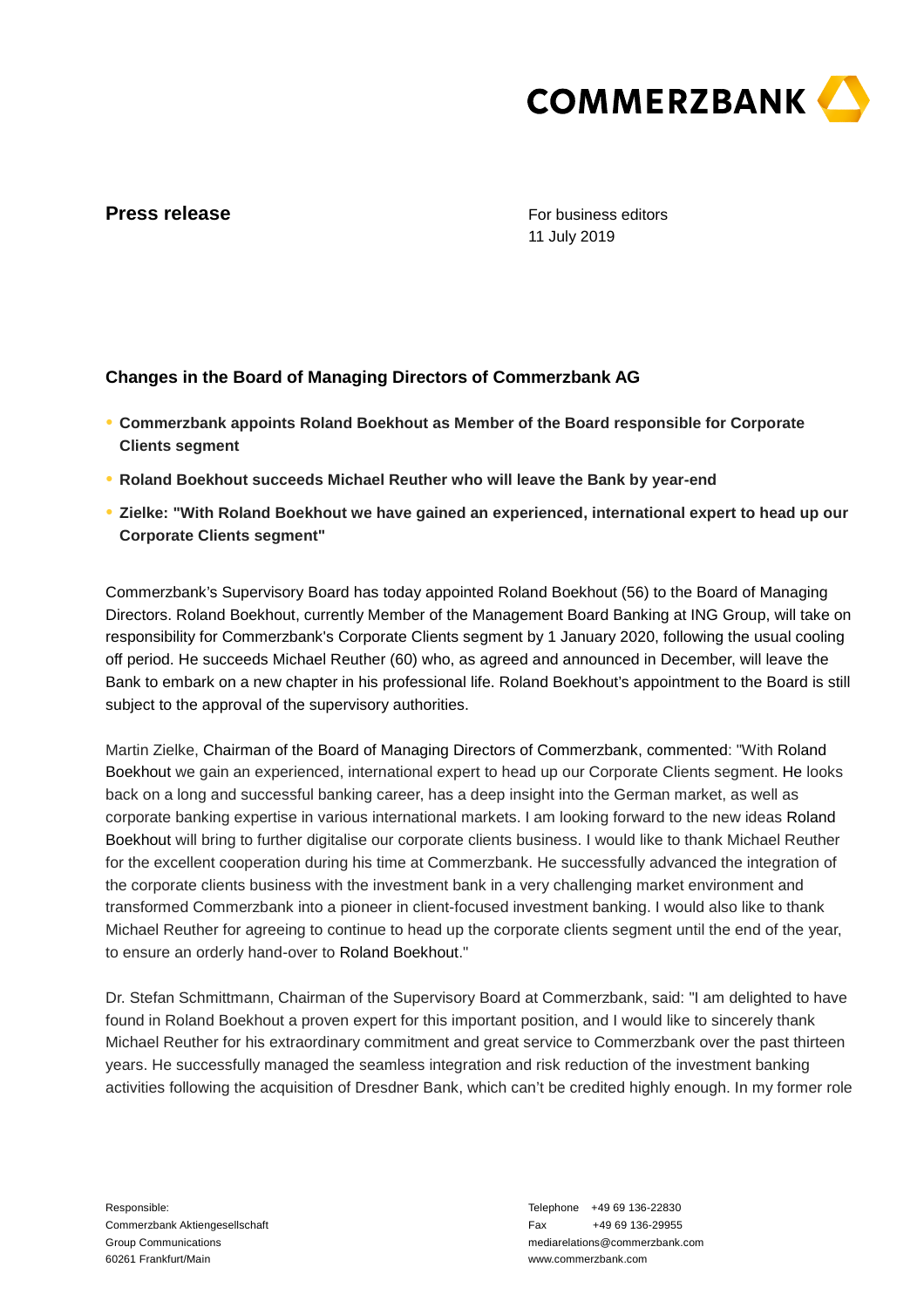

Page 2 |

as a Board Member responsible for Risk Management, I have come to appreciate Michael Reuther not only professionally but also personally."

Michael Reuther, Commerzbank's Board Member responsible for the Corporate Clients segment commented: "I am very glad that the Bank has found such a renowned expert for the German and international corporate clients business to join the Board of Managing Directors. Roland Boekhout is an excellent choice. I have agreed to continue to head up the corporate clients business until the end of the year with my full commitment and to pursue the growth path that we have embarked on."

Roland Boekhout said: "I am delighted to join Commerzbank as it distinguishes itself through a high customer focus, a collaborative culture and a no-nonsense attitude. Commerzbank has a unique position in the German business, and that combination makes it a very exciting opportunity for me. I am very much looking forward to working together with my new colleagues, and to continue to grow the strong footprint Commerzbank has in the corporate and institutional space in Germany and abroad."

Roland Boekhout has been a member of the Management Board Banking of the ING Group in the Netherlands since 2017. He is responsible for the banking business in Benelux as well as for the implementation of an integrated banking platform in Belgium and the Netherlands. Prior to this, he served as CEO of ING in Germany from 2010 to 2017. Boekhout studied business administration at the Erasmus University in Rotterdam and completed the general management program CEDEP at the INSEAD in Fontainebleau. After a short period at Unilever in the Netherlands from 1988 to 1991, Roland Boekhout joined ING Group. There, his career saw him take up various management positions, including in the US, Poland and Mexico.

\*\*\*\*\*

**Press contact** Margarita Thiel: +49 69 136 46646 Maximilian Bicker: +49 69 136 22440

\*\*\*\*\*

Responsible: Commerzbank Aktiengesellschaft Group Communications 60261 Frankfurt/Main

Telephone +49 69 136-22830 Fax +49 69 136-29955 mediarelations@commerzbank.com www.commerzbank.com